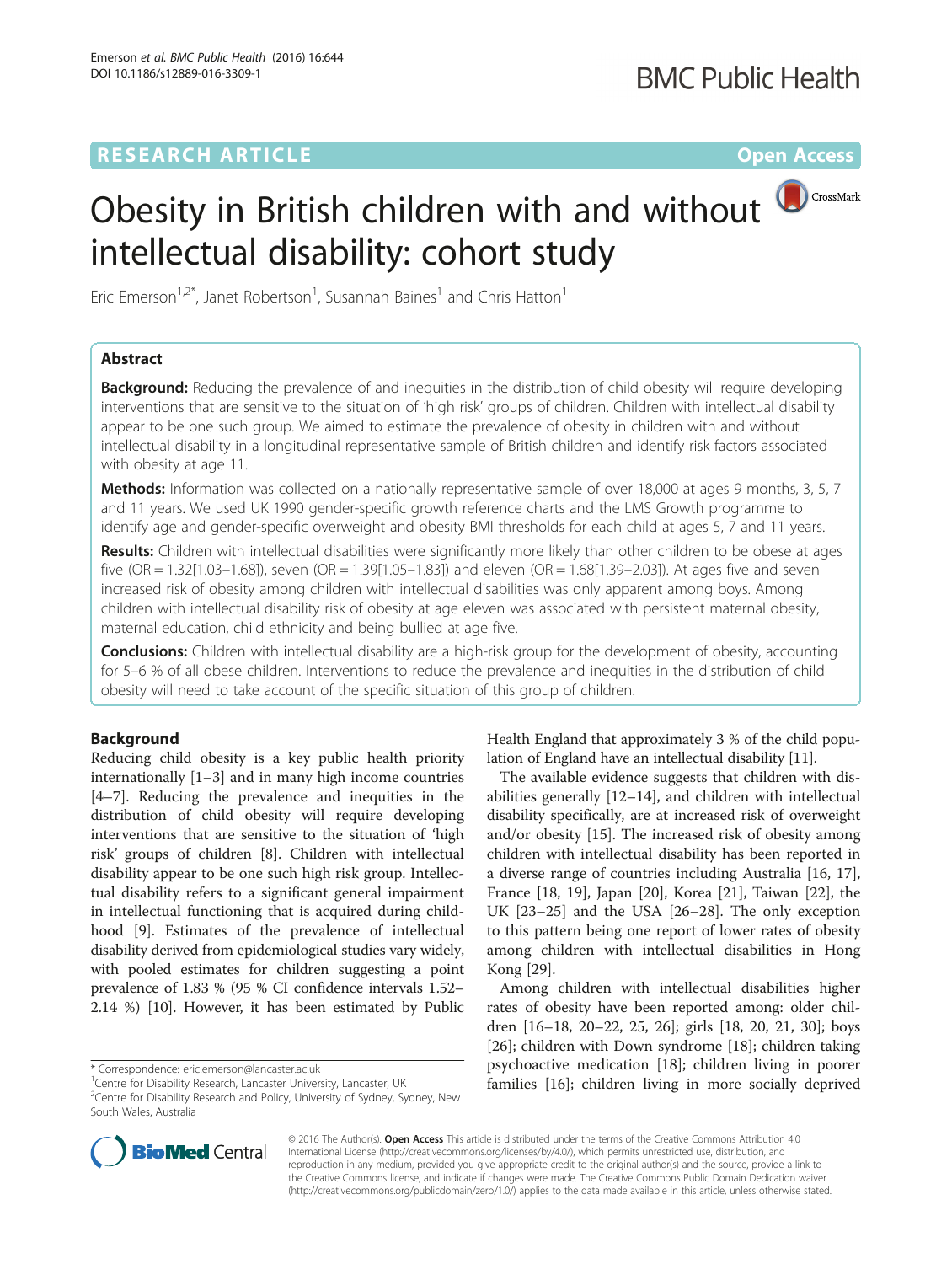neighbourhoods [[16](#page-8-0)]; and children in high income countries [\[30](#page-9-0), [31\]](#page-9-0). However, only the association between obesity and age has been reported with any degree of consistency [[15\]](#page-8-0). Among adults with intellectual disabilities higher rates of obesity have been reported among women, people with Down's syndrome, people with less severe intellectual disabilities, people living in less restrictive residential environments and people living in more socially deprived neighbourhoods [[32](#page-9-0)–[34](#page-9-0)].

The existing literature does, however, have two significant limitations. First, the majority of studies have relied on convenience samples (e.g., children attending special schools [\[18,](#page-8-0) [20](#page-9-0), [21](#page-9-0), [24](#page-9-0), [25, 28, 29\]](#page-9-0), children participating in Special Olympics [[26](#page-9-0), [30, 31](#page-9-0), [35\]](#page-9-0)) that are unlikely to be representative of the wider population of children with intellectual disabilities. Second, the vast majority of studies have employed cross-sectional designs. The aims of the present paper are to redress these deficiencies in the existing evidence-base by: (1) estimating the prevalence of overweight and obesity across early and middle childhood in children with and without intellectual disability in a longitudinal representative sample of British children; (2) identify risk factors associated with overweight and obesity in children with intellectual disability at age 11.

# Method

The UK's Millennium Cohort Study (MCS) is the fourth in the series of British birth cohort studies. It aims to follow throughout their lives a cohort of over 18,000 children born in the UK between 2000 and 2002. MCS data are managed by the Centre for Longitudinal Studies at the University of London ([www.cls.ioe.ac.uk/](http://www.cls.ioe.ac.uk/)) and are available to researchers registered with the UK Data Service [\(www.ukdataservice.ac.uk\)](http://www.ukdataservice.ac.uk) [\(www.esds.ac.uk\)](http://www.esds.ac.uk/). Full details of the design of MCS are available in a series of reports and technical papers [\[36](#page-9-0)–[42\]](#page-9-0) key aspects of which are summarised below.

# Sampling

Participant families were randomly selected from Child Benefit Records, a non means-tested welfare benefit available to all UK children at the time the cohort was established. Sampling was geographically clustered to include all four countries of the UK (England, Wales, Scotland, Northern Ireland), and disproportionately stratified to over-sample children from ethnic minority groups and disadvantaged communities [\[43](#page-9-0)]. Children and families were drawn from 398 randomly selected electoral wards in the UK. The first survey (MCS1) took place when children were nine months old and included a total of 18,552 families. Children were followed up at ages three (MCS2; 15,590 families, 78 % response rate), five (MCS3; 15,246 families, 79 % response rate), seven

(MCS4; 13,857 families, response rate) and eleven (MCS5; 13,287 families, 69 % response rate). For each family, information was collected on the target child falling within the designated birth date window. For multiple births (e.g., twins, triplets) information was collected on all children. To avoid the statistical problems associated with the clustering of multiple births within households, the present analyses are restricted to the first named target child in multiple birth households. All analyses used sampling weights provided with MCS data to adjust for the initial sampling design and biases in recruitment and retention at specific ages.

# Identification of children with intellectual disability

Child cognitive ability was assessed at age three using the Bracken School Readiness Assessment [[44](#page-9-0)] and Naming Subscale of the British Ability Scales (BAS) [\[45](#page-9-0)], selected subscales of the BAS at ages five and seven, and the NFER Progress in Maths test at age seven [\[46\]](#page-9-0). At age 11 children were given three cognitive tests; verbal similarities (BAS), the Spatial Working Memory task and the Cambridge Gambling task, both from the Cambridge Neuropsychological Test Automated Battery. Of the age eleven tests, only verbal similarities is closely related to traditional measures of IQ.

For ages five and seven we extracted the first component ('g') from a principal component analysis of all agestandardised subscale/test scores [[47\]](#page-9-0). The first component accounted for 63 % of score variance at age seven and 55 % of score variance at age five. We identified children as having intellectual disability if they scored two or more standard deviations below the mean on the first principal component at age seven  $(n = 419 \; [3.3 \; \%])$ of 12,820 children for whom test results were available).

If cognitive test scores were missing at age seven, we identified children as having intellectual disability if they scored two or more standard deviations below the mean on the first principal component at age five  $(n = 146)$ [6.5 %] of 2,250 children). If cognitive test scores were missing at age five and at age seven, we identified children as having intellectual disability if they scored two or more standard deviations below the mean on the Bracken School Readiness Assessment at age three  $(n =$ 49 [4.4 %] of 1105 children). If Bracken scores were not available, we identified children as having intellectual disability if they scored two or more standard deviations below the mean on the BAS Naming Subscale at age three  $(n = 54$  [7.6 %] of 711 children). This process allowed us to classify intellectual disability on the basis of cognitive test scores for 99.1 % of children participating at age seven.

For 125 children no cognitive test results were available at any age. Interviewers did not administer the assessments if the child 'has a learning disability/serious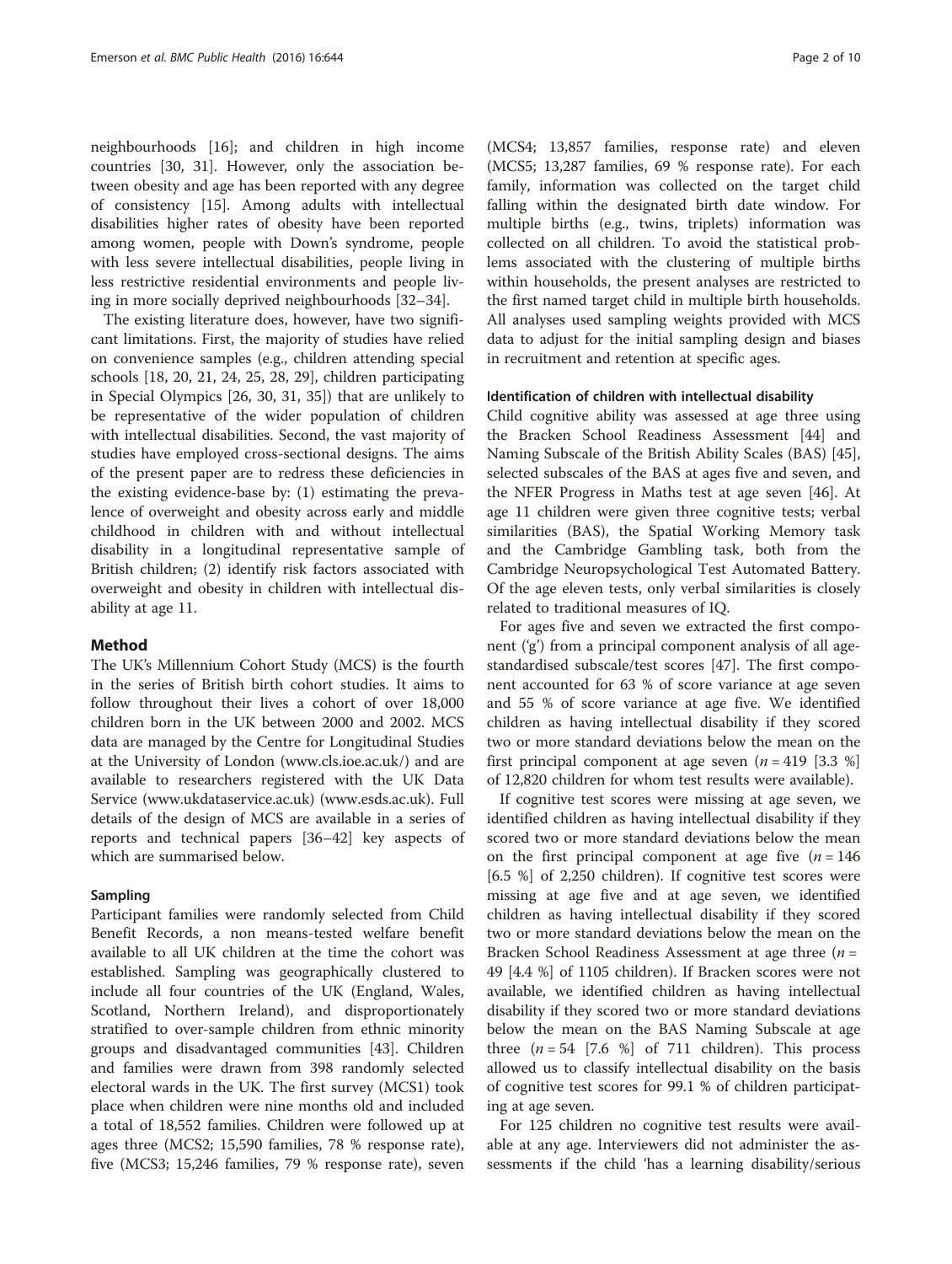behavioural problem (e.g., severe ADHD, autism) which prevents them from carrying out the assessments', 'is unable to respond in the required manner for each assessment, e.g., reading, writing, manipulating objects', 'is not able to speak or understand English (or Welsh if applicable)' or if consent and co-operation were not forthcoming. For these children we identified intellectual disability on the basis of parental report at age seven. A child was identified as having learning disabilities if both of the following two criteria were met: (1) the child was reported to be receiving special education due to their 'learning difficulty' (the term used in educational services in the UK to refer to intellectual disability); (2) the child was reported to have 'great difficulty' in all three areas of reading, writing and maths. This led to the identification of another 11 children as having intellectual disability (8.8 % of children for who no test scores were available).

Finally, we used the normalised verbal similarities standard score at age eleven to attempt to address potential errors in classification in the W2-4 variables. Specifically, all children who had been identified as having intellectual disability who scored at or above the population mean on verbal similarities at age eleven were reclassified as not having intellectual disability. Similarly, all children identified as not having intellectual disability but who scored three or more standard deviations below the population mean on verbal similarities at age eleven were reclassified as having intellectual disability.

This procedure led to the identification of 647 of the 18,495 (3.5 %) children participating at Wave 1 where the child's mother was the primary informant as having intellectual disability. As expected, boys were significantly more likely than girls to be identified as having intellectual disability (4.3 % vs 2.6 %; OR = 1.67, 95 % CI 1.42–1.96).

# Overweight & obesity

Measurements of child height and weight were taken and BMI calculated at ages three (MCS2), five (MCS3), seven (MCS4) and eleven (MCS5). MCS data releases include categorical measures of overweight and obesity based on the International Task Force childhood obesity reference charts and cut-off points [\[48\]](#page-9-0). At ages three and five, 5 % of cohort members were identified as obese [[49, 50](#page-9-0)]. However, studies have suggested that: (1) the international reference lacks specificity due to the sample size used to define the population; (2) their use may lead to the under-reporting of rates of obesity; and (3) international reference charts may ignore population differences in the relationship between BMI and adiposity [\[51](#page-9-0)]. As a result, more recent studies of child obesity using MCS data have used UK-specific growth reference charts to recalculate overweight and obesity from BMI, age and gender data [\[52\]](#page-9-0).

In the present study we used UK 1990 gender-specific growth reference charts and the LMS Growth programme to identify age and gender-specific overweight and obesity BMI thresholds for each child at ages 5, 7 and 11 years [\[53, 54\]](#page-9-0). The use of UK 1990 BMI growth reference charts to calculate obesity is not recommended under 4 years of age [[55\]](#page-9-0). Children whose BMI fell at or above the 85th percentile of the UK 1990 reference population were defined as overweight, and those at or above the 95th percentile were defined as obese [[55](#page-9-0), [56](#page-9-0)].

# Predictor variables

Previous research undertaken with the MCS has reported that increased risk of overweight and obesity was associated with a range of variables including ethnicity, higher birth weight, early introduction of solid foods, missing breakfast, sedentary lifestyle, maternal smoking (including during pregnancy), parental overweight (including pre-pregnancy overweight), lone motherhood, maternal employment, low parental educational attainment, low income, material hardship, living in more socially deprived neighbourhoods [[23, 49](#page-9-0), [50, 52](#page-9-0)]. The following potential predictor variables were extracted from MCS data collected in Waves 1–4.

# Child ethnicity

Child ethnicity was based on parental report and coded using the six category UK Census scheme: White; Mixed Ethnicity; Indian; Pakistani or Bangladeshi; Black or Black British; Other.

#### Child birth weight

Parental report of child birth weight was collected at Wave 1. These data were recoded into a binary measure of higher birth weight based on falling within the upper quartile of the weighted sample distribution (> 3.70 kg).

## Child nutrition

At Wave 1 (9 months) information was collected from the main parental informant on the age at which the child first had solid foods. These data were recoded into a binary measure of introduction of solid foods in the first three months of life [[52\]](#page-9-0).

At Waves 3 and 4 information was collected from the main parental informant on: (1) the number or portions of fruit eaten daily; (2) the main type of between-meal snacks the child eats; and (3) the number of days the child has breakfast. Following inspection of the distribution of these data, binary measures were derived of: (1) low levels of fruit consumption (less than two portions per day); (2) higher calorie snacks (the main type of snack being crisps, cakes or biscuits, sweets); (3) child skips breakfast one or more days per week.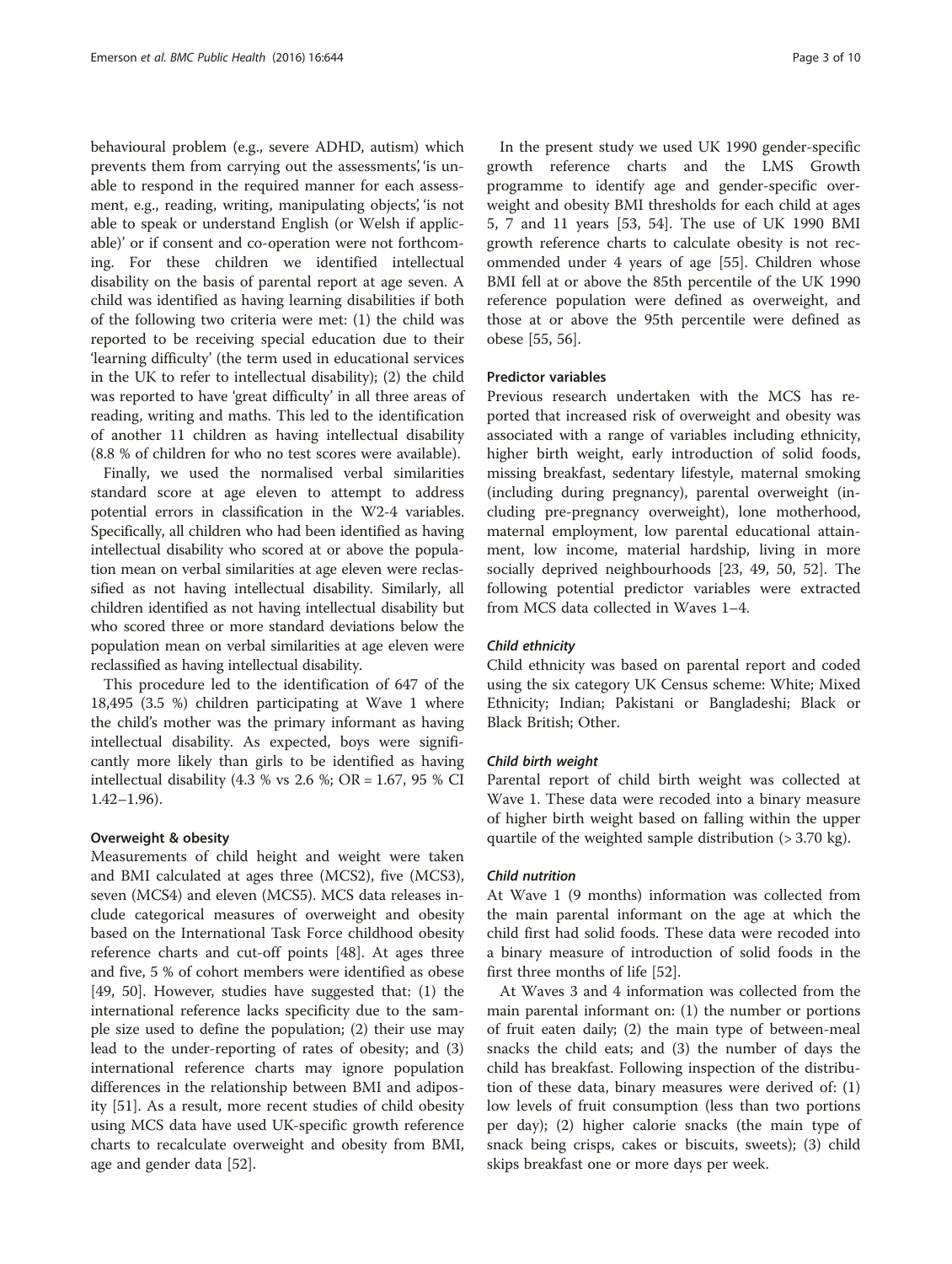# Child participation in sport & physical activity

Parental report of child participation in sport was collected at Waves 3 and 4. Following inspection of the distribution of these data, binary measures of low levels of participation were derived based on participation on less than one day per week (age 5, Wave 3) and participation on less than two days per week (age 7, Wave 4). Parental report of child participation in physical activity sport was collected at Wave 4. Following inspection of the distribution of these data, a binary measure of low participation was derived based on participation on less than five days per week.

# Child tv watching and playing computer games

Parental report of the time the child spends watching TV was collected at Waves 2–4. Parental report of the time the child spends playing computer games was collected at Waves 3 and 4. Binary measures of high levels of TV watching or computer game playing were derived based on watching/playing for three or more hours daily. At Wave 4 information was also collected on whether the child had a TV in their bedroom.

# Child exposure to bullying

The Strengths and Difficulties Questionnaire [\[57](#page-9-0)] was completed by parents at Waves 2–4. One item 'Picked on or bullied by other children' was used to identify exposure to bullying at ages three, five and seven.

# Maternal obesity

Maternal BMI was calculated from self-reported height and weight at each of the four MCS waves and retrospectively at Wave 1 for pre-pregnancy weight. Obesity was defined as a BMI of 30 or more. Maternal obesity status over time was coded as never, once or twice, three or more times.

## Maternal smoking

Information was collected at each Wave on whether the child's mother was a current smoker. Following inspection of the distribution of these data a binary measure of maternal smoking was derived based on being a current smoker at two or more of the four waves of data collection.

# Maternal educational attainment

Highest level of educational attainment across waves was coded according to National Vocational Qualifications (NVQ) categories.

• No qualifications or NVQ Level 1: Competence that involves the application of knowledge in the performance of a range of varied work activities, most of which are routine and predictable (equivalent to one General Certificate of Secondary Education (GCSE) at grade D-G).

- NVQ Level 2: Competence that involves the application of knowledge in a significant range of varied work activities, performed in a variety of contexts. Collaboration with others, perhaps through membership of a work group or team, is often a requirement (equivalent to one GCSE at grade A\*-C).
- NVQ Levels 3–5: NVQ Level 3 requires competence that involves the application of knowledge in a broad range of varied work activities performed in a wide variety of contexts, most of which are complex and non-routine. There is considerable responsibility and autonomy and control or guidance of others is often required (equivalent to 1–5 Advance Level certificates at grades A\*-C).
- Overseas qualifications only.

# Maternal employment

Information on maternal employment and hours worked was collected at each Wave. High levels of hours worked were defined at each wave as working for more than 20 h per week [[52](#page-9-0)].

# Single parent family

Information on household composition was collected at each Wave. Following inspection of the distribution of these data a single binary measure of single parent family was derived based on being a single parent family at any of the four waves of data collection.

#### Household income poverty

Information on household income was collected at each Wave. These were adjusted for household composition using the modified OECD equivalisation scale [\[58](#page-9-0)] and used to define household income poverty (equivalised household income falling 60 % below the population median) [[59\]](#page-9-0). Following inspection of the distribution of these data a single binary measure of household income poverty was derived based on a household being in income poverty at any of the four waves of data collection.

# Area deprivation

At each wave postcode data were linked to countryspecific area-based measures of multiple deprivation [[60\]](#page-9-0). These were recoded into a binary measure of living in an area characterised by high levels of local area deprivation based on living in an area in the lowest quintile of neighbourhoods in a given country at all four waves of data collection (vs. not).

# Approach to analysis

In the first stage of analysis we used simple bivariate descriptive statistics to estimate the prevalence of overweight and obesity at ages five, seven and eleven for children with and without intellectual disability. In the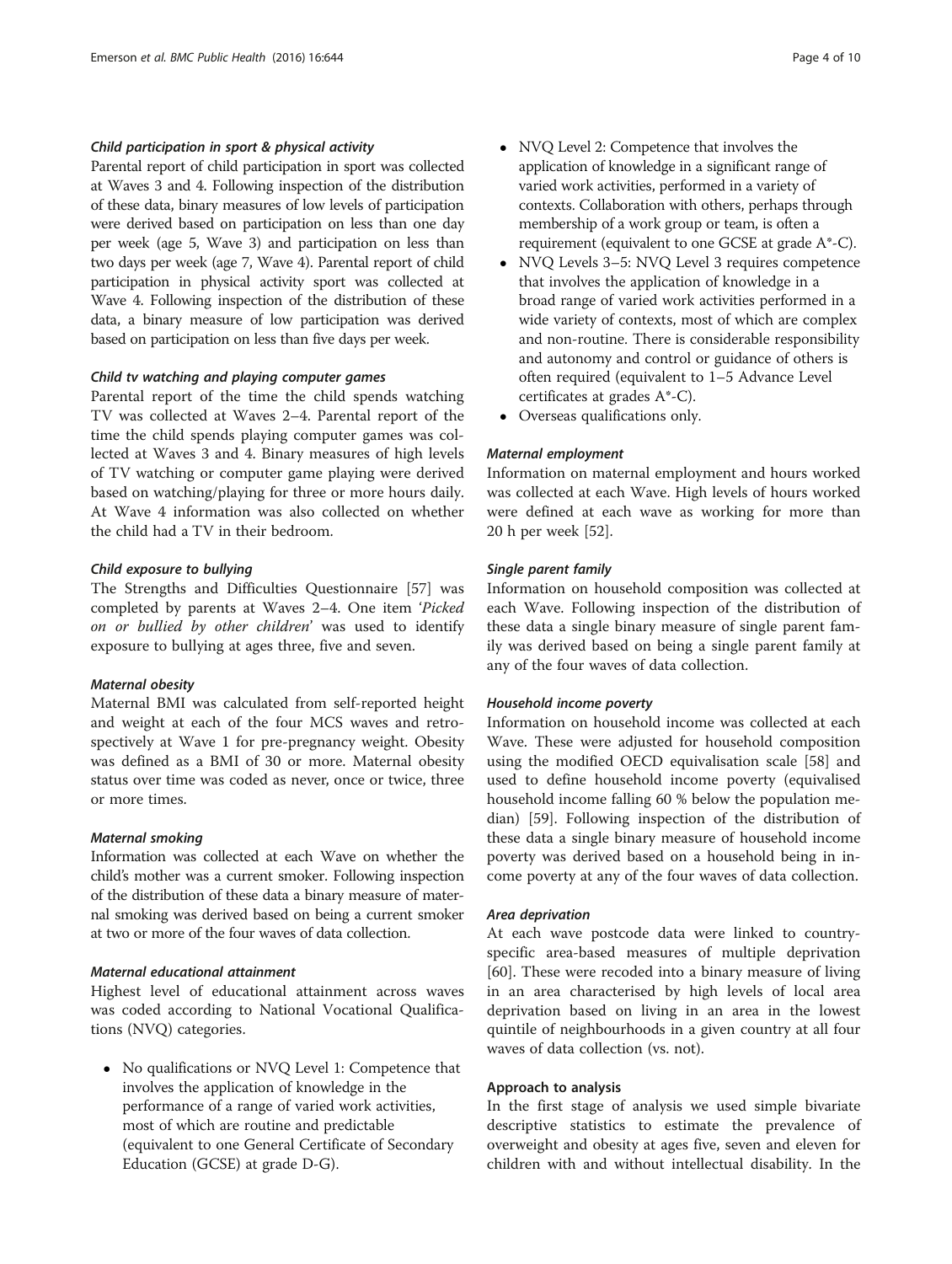second stage of analysis we used simple bivariate descriptive statistics to estimate the persistence of obesity between successive waves of data collection for children with and without intellectual disability.

In the third stage of analysis we examined bivariate associations between the predictor variables listed above and obesity at age 11 in the full sample. Missing data on predictor variables was imputed using multiple imputation routines in SPSS 20 to create five parallel data sets. The results of pooled analyses were used to exclude predictor variables from subsequent analyses if they had no statistically significant association with child obesity. This led to the exclusion of all measures of maternal employment and at Wave 4 indicators of having a TV in the child's bedroom, the number of days of physical activity and the main type of between-meal snack. In the fourth stage of analysis we determined the strength and statistical significance of the bivariate association between remaining predictor variables and child obesity at age 11 for children with and without intellectual disability.

In the fifth stage of analysis we used multivariate logistic regression to determine the unique strength and statistical significance of the association between predictor variables that were either significantly associated or showed moderate or greater effect sizes in relation to obesity at age 11 among children with intellectual disability. In the final stage of the analysis we applied the model from the fifth stage to the sub-sample of children without intellectual disability. The aim of this stage of the analysis was to investigate whether there were any marked difference in the strength of association between predictor variables and obesity that were significant for children with intellectual disability when applied to children without intellectual disability. We did not undertake any further analyses of the non-intellectual disability subsample as data has been reported elsewhere on the full sample, the results of which are driven by the non-intellectual disability subsample [[49, 50](#page-9-0), [52](#page-9-0)]. In the final two stages of the analyses missing data on predictor variables was imputed using multiple imputation routines in SPSS 20 to create five parallel data sets. The results of pooled analyses were reported.

All analyses used appropriate wave-specific weights to take account of biases in the sampling frame (e.g., oversampling of households in Scotland, Wales and Northern Ireland), initial recruitment and attrition over time.

#### Results

# The prevalence of child obesity

Mean BMI, height and weight by age, intellectual disability status and gender are presented in Table 1. Table [2](#page-5-0) presents estimated prevalence rates for overweight and obesity at ages 5, 7 and 11 years for boys and girls with

Table 1 BMI, height and weight (mean, standard deviation and sample size) by age, intellectual disability status and gender

| Age         | ID          |             | No ID       |             |  |
|-------------|-------------|-------------|-------------|-------------|--|
|             | Boys        | Girls       | Boys        | Girls       |  |
| 5 years     | $N = 325$   | $N = 203$   | $N = 7274$  | $N = 7112$  |  |
| Height (cm) | 109.6 (5.6) | 107.8 (5.8) | 111.2(5.0)  | 110.3 (4.9) |  |
| Weight (kg) | 20.1(4.1)   | 19.1(3.0)   | 20.4 (3.3)  | 19.9(3.1)   |  |
| <b>BMI</b>  | 15.3(5.2)   | 15.6(4.2)   | 16.1(2.8)   | 16.1(2.6)   |  |
| 7 years     | $N = 282$   | $N = 174$   | $N = 6380$  | $N = 6217$  |  |
| Height (cm) | 121.4 (5.5) | 120.6 (6.7) | 124.2 (5.6) | 123.3(5.5)  |  |
| Weight (kg) | 25.0(5.3)   | 25.2(6.2)   | 25.7 (4.9)  | 25.4 (4.9)  |  |
| BMI         | 16.9(2.8)   | 17.1(3.1)   | 16.6(2.3)   | 16.6(2.4)   |  |
| 11 years    | $N = 319$   | $N = 204$   | $N = 7476$  | $N = 7009$  |  |
| Height (cm) | 144.1 (8.3) | 143.7(8.5)  | 146.0 (7.0) | 146.8 (7.5) |  |
| Weight (kg) | 41.2 (11.7) | 42.6 (11.0) | 40.8 (9.8)  | 42.1 (10.2) |  |
| BMI         | 19.7 (4.4)  | 19.4 (4.4)  | 19.0(3.5)   | 19.4 (3.7)  |  |

and without intellectual disability. Boys with intellectual disability were at significantly increased risk of obesity, when compared to boys without intellectual disability, at all ages. Girls with intellectual disability were at significantly increased risk of obesity, when compared to girls without intellectual disability at age 11. They were also at significantly increased risk of overweight at age 7. Overall, children with intellectual disability were not at significantly greater risk of overweight at any age. They were, however, at significantly greater risk of obesity at ages 7 and 11. At age 11, 5 % of all obese children were children with intellectual disability.

# The persistence of child obesity

Table [3](#page-5-0) presents estimated persistence rates for obesity between ages 5, 7 and 11 years for children with and without intellectual disability. Column three presents estimates of the prevalence of persistent obesity (obese at time 1 and at time 2) within each of the two samples. Between ages five and seven and seven and eleven there were no statistically significant differences in the estimated prevalence of persistent obesity between children with and without intellectual disability. Between the ages of five and eleven, persistent obesity was marginally higher among children with intellectual disability  $(z =$ 2.32,  $p < 0.05$ ).

Column four presents estimates of the relative risk of a child being obese at time 2 (e.g., 7 years old) if they were obese at time 1 (e.g., 5 years old). The comparison in the calculation of relative risk in these instances is the probability of a child from the same group being obese at time 2 if they were not obese at time 1. In all instances and for each group, obesity at a later age was significantly and markedly greater (3–11 times more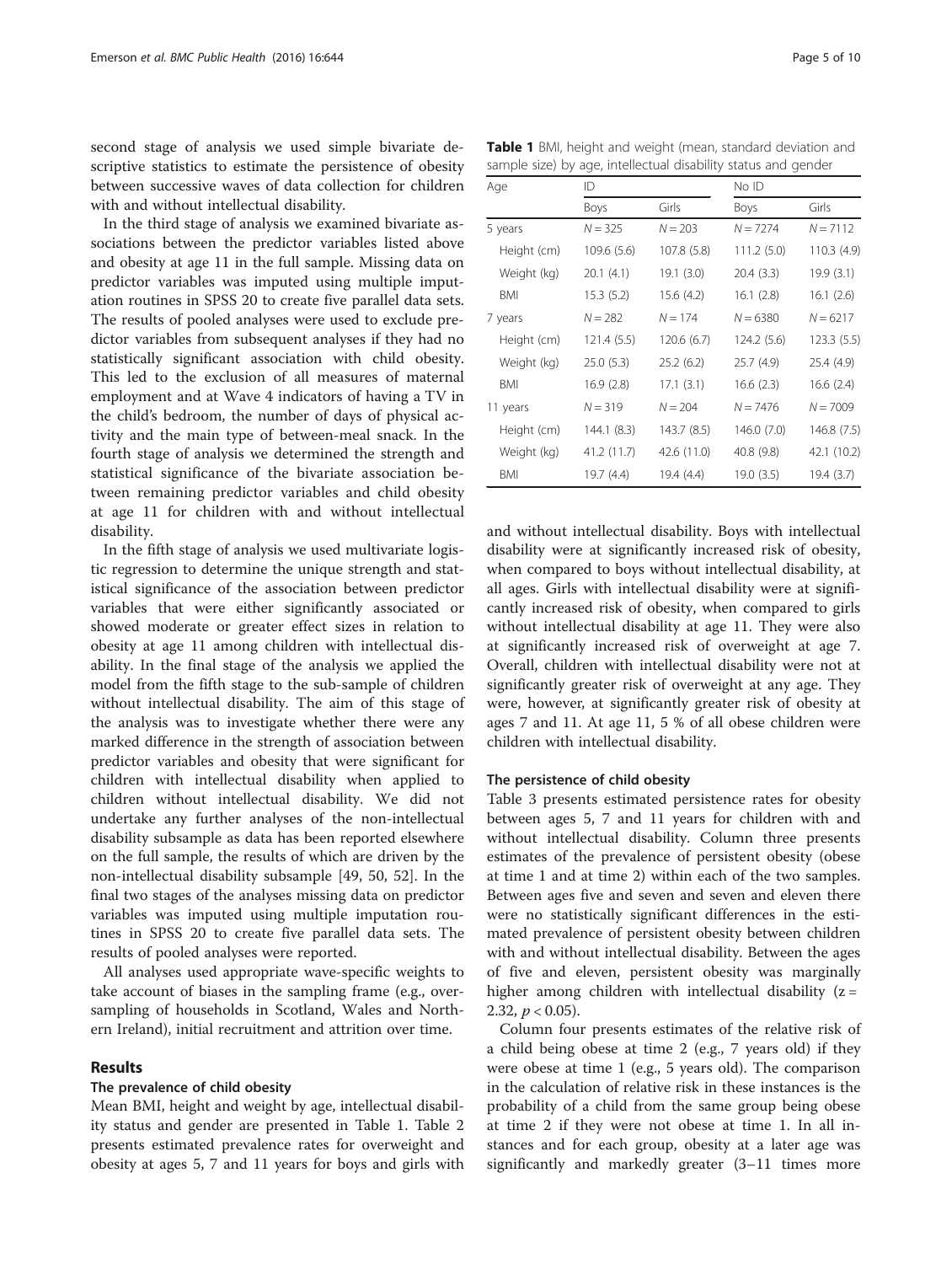<span id="page-5-0"></span>Table 2 Estimated prevalence of overweight and obesity at ages 5, 7 and 11 for boys and girls with and without intellectual disability

| Overweight |    | Obese  |                                      |              | Overweight or Obese |        |                                  |              |  |        |                                         |           |
|------------|----|--------|--------------------------------------|--------------|---------------------|--------|----------------------------------|--------------|--|--------|-----------------------------------------|-----------|
|            | ID | Not ID | <b>OR</b><br>(with 95 % CI)/p        | % with ID ID |                     | Not ID | OR.<br>(with 95 % CI)/p          | % with ID ID |  | Not ID | OR<br>(with 95 % CI)/p                  | % with ID |
| Age 5      |    |        |                                      |              |                     |        |                                  |              |  |        |                                         |           |
| Boys       |    |        | 13.5 % 15.7 % 0.82 (0.59-1.13)       | 3.6 %        |                     |        | 17.2 % 12.8 % 1.41* (1.05-1.89)  | 5.7 %        |  |        | 30.2 % 28.6 % 1.08 (0.85-1.38)          | 4.5 %     |
| Girls      |    |        | 16.8 % 13.0 % 1.35 (0.93-1.97)       | 3.5 %        |                     |        | 11.8 % 11.0 % 1.08 (0.70-1.67)   | 3.0%         |  |        | 28.6 % 24.0 % 1.27 (0.93-1.72)          | 3.3 %     |
| Total      |    |        | 14.6 % 14.6 % 1.02 (0.80-1.30)       | 3.6 %        |                     |        | 15.1 % 11.9 % 1.32* (1.03-1.68)  | 4.5 %        |  |        | 29.5 % 26.3 % 1.17 (0.97-1.42)          | 4.0 %     |
| Age 7      |    |        |                                      |              |                     |        |                                  |              |  |        |                                         |           |
| Boys       |    |        | 10.2 % 12.2 % 0.82 (0.52-1.28)       | 2.9 %        | 21.4 %              |        | 14.3 % 1.64** (1.17–2.28)        | 5.0 %        |  |        | 31.6 % 26.5 % 1.29 (0.96-1.72)          | 4.1 %     |
| Girls      |    |        | 20.8 % 11.4 % 2.04** (0.35–3.07)     | 4.2 %        |                     |        | 11.8 % 12.3 % 0.95 (0.57-1.59)   | 2.3 %        |  |        | 32.6 % 23.8 % 1.55* (1.09-2.21)         | 3.2%      |
|            |    |        | Total 14.5 % 11.8 % 1.26 (0.94-1.70) | 3.5%         |                     |        | 17.5 % 13.3 % 1.39* (1.05-1.83)  | 3.8 %        |  |        | 32.0 % 25.1 % 1.40** (1.12-1.76)        | 3.7 %     |
| Age 11     |    |        |                                      |              |                     |        |                                  |              |  |        |                                         |           |
| Boys       |    |        | 10.7 % 15.2 % 0.67* (0.47-0.96)      | 2.9 %        | 31.0 %              |        | 22.0 % 1.59*** (1.25-2.03) 5.7 % |              |  |        | 41.8 % 37.2 % 1.21 (0.97-1.52)          | 4.6 %     |
| Girls      |    |        | 17.2 % 13.9 % 1.28 (0.89-1.85)       | 3.4%         | 31.2 %              |        | 20.2 % 1.79*** (1.33-2.42) 4.3 % |              |  |        | 48.3 % 34.1 % 1.80*** (1.36–2.38)       | 3.9 %     |
| Total      |    |        | 13.2 % 14.6 % 0.89 (0.69-1.16)       | 3.2 %        | 31.1 %              |        | 21.2 % 1.68*** (1.39-2.03) 5.0 % |              |  |        | 44.4 % 35.7 % 1.44*** (1.20-1.71) 4.3 % |           |

ORs in bold indicate medium or large effect size

ID intellectual disability, OR odds ratio, p probability, CI confidence interval

\*  $p < 0.05$ , \*\*  $p < 0.01$ , \*\*\*  $p < 0.001$ 

likely) among children who were already obese. At all ages, there was a significantly stronger association between obesity at times 1 and 2 for children without intellectual disability.

#### Predictors of child obesity

As can be seen in Table 2, among children with intellectual disability rates of obesity were higher among boys than girls at age five  $(OR = 1.55 [0.93-2.58])$  and seven  $(OR = 2.03$  [1.11–3.72]). Similar, but weaker, associations were also seen among children without intellectual disability (age five  $OR = 1.19$  [1.08–1.32], age seven  $OR =$ 1.18 [1.06–1.31]). By age eleven, however, the association between male gender and obesity was no longer apparent among children with intellectual disability (OR = 0.99

Table 3 The persistence of obesity in British children with and without intellectual disability

| Time period | Group  | Overall prevalence<br>(with 95% CI) of<br>persistent obesity<br>(obese at time 1 and<br>time $2$ ) | Relative risk<br>(with $95%$ Cl and p)<br>of obesity at time 2 if<br>obese at time 1 |
|-------------|--------|----------------------------------------------------------------------------------------------------|--------------------------------------------------------------------------------------|
| Age 5 to 7  | ID     | 7.6 % (4.8-10.4 %)                                                                                 | $5.69***$ (3.99-8.91)                                                                |
|             | Not ID | 8.3 % (7.8-8.8 %)                                                                                  | 13.01*** (11.92-14.20)                                                               |
| Age 5 to 11 | ID     | 11.2 % (8.3-14.1 %)                                                                                | $3.11***$ (2.45-3.95)                                                                |
|             | Not ID | $8.2\%$ (7.7-8.6 %)                                                                                | $4.94***$ $(4.68-5.21)$                                                              |
| Age 7 to 11 | ID     | 11.6 % (8.1-15.1 %)                                                                                | $3.06***$ (2.34-4.00)                                                                |
|             | Not ID | 10.6 % (10.0-11.1 %)                                                                               | $7.28***$ (6.88-7.71)                                                                |

Relative risks in bold indicate medium or large effect size ID intellectual disability, p probability, CI confidence interval

\*\*\*  $p < 0.001$ 

[0.68–1.45]), but did persist among children without intellectual disability (OR =  $1.11$  [1.03–1.21]).

Table [4](#page-6-0) presents information on the strength and statistical significance of the bivariate association between predictor variables and child obesity at age 11 for children with and without intellectual disability. As described above, predictors were only included if there was a statistically significant association between the predictor and obesity at age 11 in the full (combined) sample. Given that children without intellectual disability made up 96.5 % of the full sample, it is unsurprising that there were statistically significant associations between all predictors and obesity at age 11 among children without intellectual disability. Statistically significant associations between predictor variables and child obesity at age 11 were much rarer among children with intellectual disability, only being evident for maternal obesity, maternal educational attainment (overseas qualifications), child ethnicity (Black/Black British) and (somewhat paradoxically) high levels of fruit consumption at age five. The latter result should be treated with some caution as: (1) the association was no longer statistically significant in the subsequent multivariate analyses (Table [4\)](#page-6-0); (2) the effect size is small;[[61\]](#page-9-0) and (3) opposite (though non-significant) associations between fruit consumption and obesity were evident at age seven. While not statistically significant moderate effect sizes were apparent for the association between being bullied at ages three and five and obesity at age eleven.

Given the marked differences in sample sizes (and hence statistical power) between the subsamples of children with and without intellectual disability, between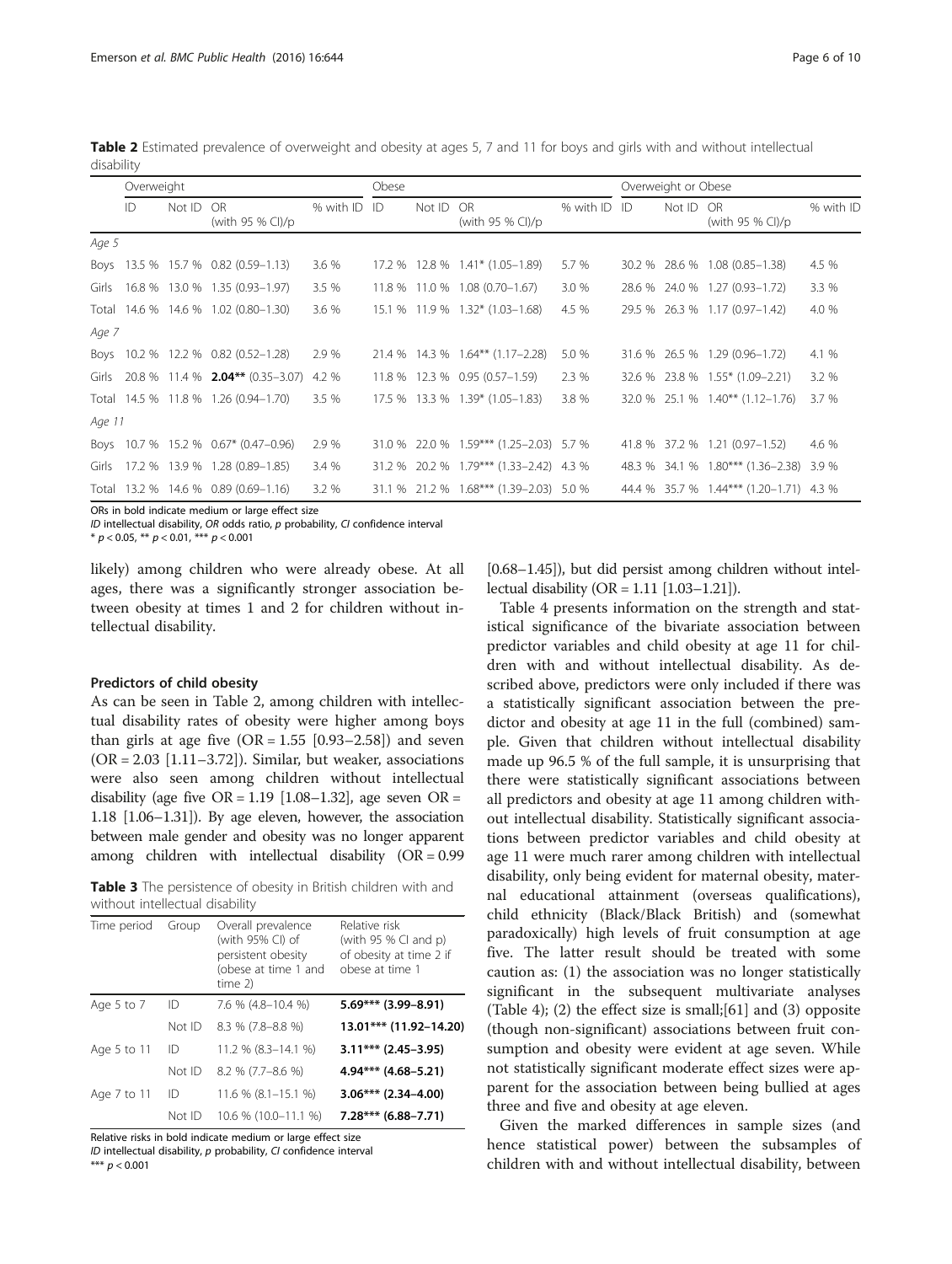<span id="page-6-0"></span>Table 4 Bivariate associations between predictor variables (age 9 months to 7 years) and obesity in British children with and without intellectual disability at age 11

| without intellectual disability at age TT           |                                                     |                                                        |
|-----------------------------------------------------|-----------------------------------------------------|--------------------------------------------------------|
|                                                     | Intellectual<br>disability<br>(OR (with 95 % CI)/p) | No intellectual<br>disability<br>(OR (with 95 % CI)/p) |
| Child Ethnicity                                     |                                                     |                                                        |
| White                                               | 1 (ref)                                             | 1 (ref)                                                |
| Mixed                                               | 2.74 (0.96-7.85)                                    | $1.43***$ $(1.46-1.77)$                                |
| Indian                                              | $0.98(0.15 - 6.70)$                                 | $1.25(0.94 - 1.68)$                                    |
| Pakistani/Bangladeshi                               | $1.67(0.98 - 2.84)$                                 | $1.58***$ $(1.31-2.38)$                                |
| Black/Black British                                 | $2.51*(1.17-5.36)$                                  | $1.95***$ (1.60-2.38)                                  |
| Other                                               | n/a                                                 | $0.92(0.647 - 1.32)$                                   |
| Child Birth Weight (high)                           | $0.67(0.9 - 1.16)$                                  | $1.21***$ $(1.11-1.33)$                                |
| Child Nutrition                                     |                                                     |                                                        |
| Early introduction of solids                        | $1.35(0.85 - 2.14)$                                 | $1.38***$ $(1.24-1.52)$                                |
| Low fruit consumption<br>(aq <sub>e</sub> 5)        | $0.57*$ (0.33-0.98)                                 | $1.26***$ $(1.13-1.40)$                                |
| Low fruit consumption<br>$(\text{age } 7)$          | $1.29(0.75 - 2.24)$                                 | $1.24***$ $(1.10-1.40)$                                |
| High caloriebetween-<br>meal snacks (age 5)         | $0.84(0.53 - 1.33)$                                 | $1.20***$ $(1.06-1.36)$                                |
| Does not eat breakfast<br>every day (age 5)         | $1.13(0.64 - 1.98)$                                 | $1.82***$ $(1.51-2.20)$                                |
| Does not eat breakfast<br>every day (age 7)         | 1.80 (0.98-3.31)                                    | $1.52***$ $(1.26-1.82)$                                |
| Child Participation in Sport                        |                                                     |                                                        |
| Low participation (age 5)                           | $0.83(0.54 - 1.29)$                                 | $1.39***$ $(1.28-1.52)$                                |
| Low participation (age 7)                           | $0.95(0.57 - 1.60)$                                 | 1.32*** (1.17-1.49)                                    |
| TV Watching & Playing<br>Computer Games             |                                                     |                                                        |
| High participation<br>(age 3, TV only)              | $0.95(0.60 - 1.51)$                                 | $1.22***$ $(1.09-1.37)$                                |
| High participation (age 5,<br>TV or computer games) | $1.02(0.65 - 1.61)$                                 | $1.38***$ $(1.24-1.54)$                                |
| High participation (age 7,<br>TV or computer games) | $1.32(0.82 - 2.12)$                                 | $1.30***$ $(1.16-1.45)$                                |
| Exposure to Being Bullied                           |                                                     |                                                        |
| Age 3                                               | 1.91 (0.80-4.53)                                    | $1.52*(1.07-2.15)$                                     |
| Age 5                                               | 2.38 (0.95-5.96)                                    | $1.31(0.90 - 1.91)$                                    |
| Age 7                                               | 1.50 (0.49–4.57)                                    | $1.77***$ $(1.40-2.24)$                                |
| Maternal Obesity                                    |                                                     |                                                        |
| No occasion                                         | 1 (ref)                                             | 1 (ref)                                                |
| One or two occasions                                | 1.53 (0.92–2.53)                                    | $2.74***$ (2.44-3.07)                                  |
| Three to five occasions                             | 5.48*** (3.03–9.93)                                 | $3.76***$ (3.33–4.25)                                  |
| Maternal Smoking                                    | $0.88(0.60-1.29)$                                   | $1.32***$ $(1.21-1.43)$                                |
| Maternal Educational<br>Attainment                  |                                                     |                                                        |
| NVQ (L3-5)                                          | $1$ (ref)                                           | 1 (ref)                                                |
| $NVO$ (L2)                                          | $1.52(0.81 - 2.86)$                                 | $1.55***$ $(1.40-1.72)$                                |
| NVQ (L1 or none)                                    | $1.16(0.65 - 2.10)$                                 | $1.75***$ $(1.57-1.94)$                                |

Table 4 Bivariate associations between predictor variables (age 9 months to 7 years) and obesity in British children with and without intellectual disability at age 11 (Continued)

| Overseas qualifications<br>only                                                                                                                                                                                                                                     | 3.95** $(1.49-10.50)$ 1.41** $(1.11-1.79)$ |                         |  |  |
|---------------------------------------------------------------------------------------------------------------------------------------------------------------------------------------------------------------------------------------------------------------------|--------------------------------------------|-------------------------|--|--|
| Single Parent Family                                                                                                                                                                                                                                                | $1.26(0.86 - 1.84)$                        | $1.28***$ $(1.18-1.40)$ |  |  |
| Household Income<br>Poverty                                                                                                                                                                                                                                         | 1.47 (0.75 - 2.89)                         | $1.41***$ (1.28-1.54)   |  |  |
| High Area Deprivation                                                                                                                                                                                                                                               | $1.23(0.78 - 1.93)$                        | $1.53***$ $(1.30-1.81)$ |  |  |
| $\bigcap_{i=1}^n A_i$ , and $\bigcap_{i=1}^n A_i$ , $A_i$ , $A_i$ , $A_i$ , $A_i$ , $A_i$ , $A_i$ , $A_i$ , $A_i$ , $A_i$ , $A_i$ , $A_i$ , $A_i$ , $A_i$ , $A_i$ , $A_i$ , $A_i$ , $A_i$ , $A_i$ , $A_i$ , $A_i$ , $A_i$ , $A_i$ , $A_i$ , $A_i$ , $A_i$ , $A_i$ , |                                            |                         |  |  |

ORs in bold indicate medium or large effect size

 $OR$  odds ratio,  $p$  probability

\*  $p < 0.05$ , \*\*  $p < 0.01$ , \*\*\*  $p < 0.001$ 

group comparisons should be made on estimates of the effect size (odds ratios) of associations rather than their statistical significance. While there was a stronger association between predictor variables and obesity among children without intellectual disability for 17 (61 %) of the 28 comparisons, this difference is not itself statistically significant (sign test  $p = 0.34$ , n.s.).

Table 5 presents information on the unique strength and statistical significance of the associations between predictor variables and child obesity at age 11 among children with intellectual disability for the subset of

Table 5 Multivariate analyses of association between predictor variables and risk of child obesity at age eleven among children with intellectual disability  $(n = 484)$ 

| Variable                        | OR (with 95 % CI)/p      |  |  |  |
|---------------------------------|--------------------------|--|--|--|
| Child Ethnicity                 |                          |  |  |  |
| White                           | $1$ (ref)                |  |  |  |
| Mixed                           | $2.13(0.69 - 6.64)$      |  |  |  |
| Indian                          | $1.02(0.13 - 8.29)$      |  |  |  |
| Pakistani/Bangladeshi           | 1.81 (0.96-3.43)         |  |  |  |
| <b>Black/Black British</b>      | 2.33 (0.99 - 5.51)       |  |  |  |
| Maternal Obesity                |                          |  |  |  |
| No occasion                     | $1$ (ref)                |  |  |  |
| One or two occasions            | $1.50(0.86 - 2.62)$      |  |  |  |
| Three to five occasions         | $7.18(3.77 - 13.67)$ *** |  |  |  |
| Exposure to Being Bullied       |                          |  |  |  |
| Age 3                           | $1.51(0.37 - 6.20)$      |  |  |  |
| Age 5                           | 2.54 (0.74-8.77)         |  |  |  |
| Maternal Educational Attainment |                          |  |  |  |
| NVQ (L3-5)                      | $1$ (ref)                |  |  |  |
| $NVO$ (L2)                      | $1.61(0.80 - 3.23)$      |  |  |  |
| NVQ (L1 or none)                | $1.15(0.58 - 2.28)$      |  |  |  |
| Overseas qualifications only    | $4.31(1.47 - 12.65)$ **  |  |  |  |
| Low fruit consumption (age 5)   | $0.58(0.32 - 1.05)$      |  |  |  |

ORs in bold indicate medium or large effect size  $OR$  odds ratio,  $p$  probability

\*  $p < 0.05$ , \*\*  $p < 0.01$ , \*\*\*  $p < 0.001$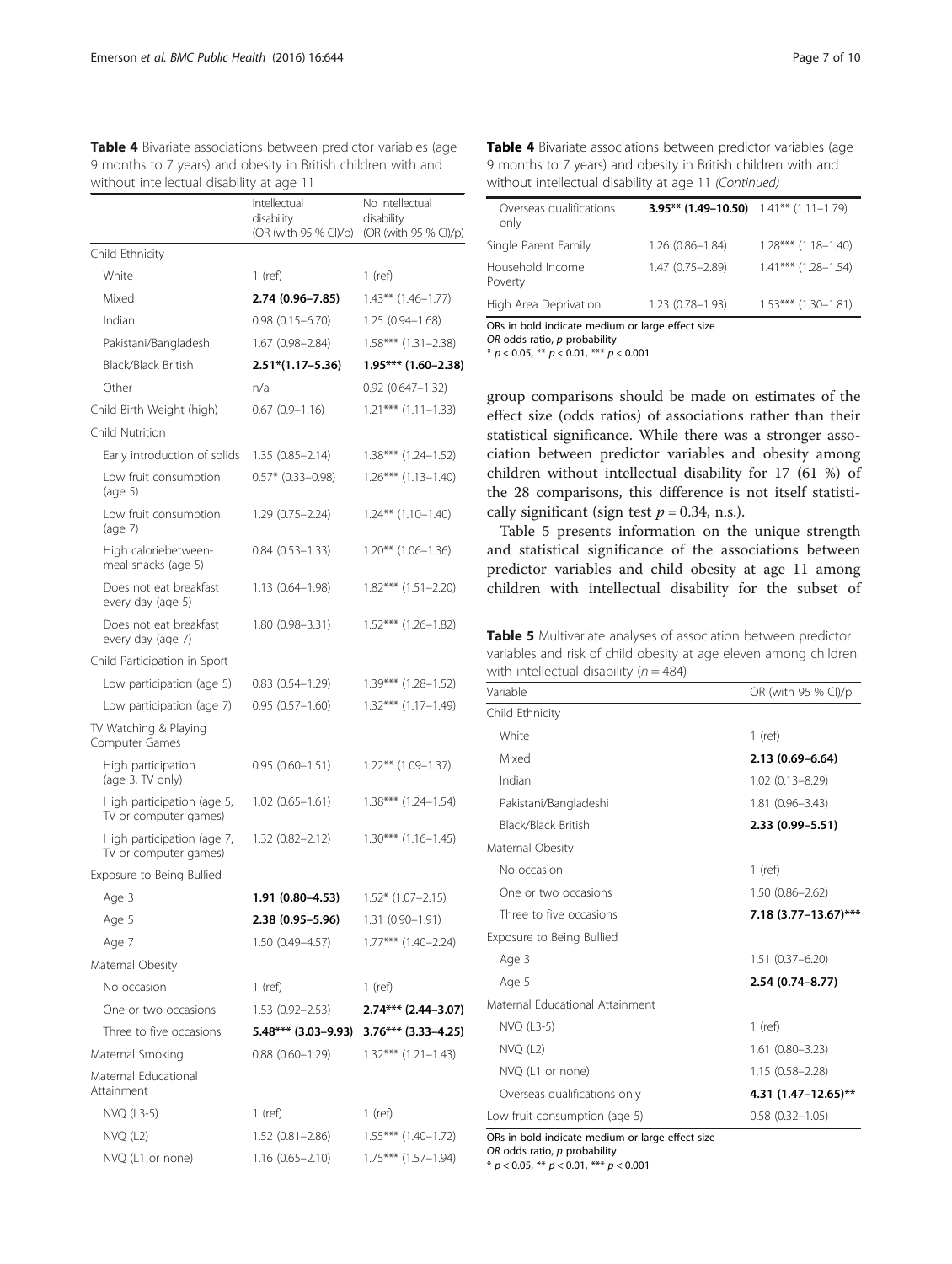variables that had significant bivariate associations or moderate effect sizes with obesity at age 11 among this group of children. The two strongest predictors and the only predictors that were significantly associated with child obesity in this model were persistent maternal obesity and maternal education (only having overseas qualifications). However, moderate effect sizes were also apparent for child ethnicity (mixed and Black/Black British) and being bullied at age five.

Table 6 presents information on the unique strength and statistical significance of the association between the same predictor variables and child obesity at age 11 among children without intellectual disability. The largest effect sizes in these analyses were for persistent maternal obesity and child ethnicity (Black/Black British).

Given the unexpected significance of maternal education we undertook post hoc analyses to identify the ethnic characteristics of this group and investigate whether this association was also apparent at earlier ages. The small group ( $n = 25$ ) of mothers of children with intellectual disability who only had overseas qualifications described themselves most commonly as being of Black/ Black British (36 %), Pakistani/Bangladeshi (32 %) and White (29 %) heritage. Higher rates of obesity in

Table 6 Multivariate analyses of association between predictor variables and risk of child obesity at age eleven among children without intellectual disability ( $n = 13459$ )

| Variable                        | OR (with 95 % CI)/p     |  |  |
|---------------------------------|-------------------------|--|--|
| Child ethnicity                 |                         |  |  |
| White                           | $1$ (ref)               |  |  |
| Mixed                           | $1.50(1.21-1.87)$ ***   |  |  |
| Indian                          | $1.38(1.02 - 1.86)^*$   |  |  |
| Pakistani/Bangladeshi           | $1.43$ (1.18–1.74)***   |  |  |
| <b>Black/Black British</b>      | $1.82$ (1.48-2.24)***   |  |  |
| Maternal Obesity                |                         |  |  |
| No occasion                     | $1$ (ref)               |  |  |
| One or two occasions            | $2.58$ (2.30-2.90)***   |  |  |
| Three to five occasions         | $3.71$ (3.28-4.20)***   |  |  |
| Exposure to Being Bullied       |                         |  |  |
| Age 3                           | $1.09(0.77 - 1.55)$     |  |  |
| Age 5                           | $1.05(0.79 - 1.41)$     |  |  |
| Maternal educational attainment |                         |  |  |
| NVQ (L3-5)                      | $1$ (ref)               |  |  |
| $NVO$ (L2)                      | $1.47(1.33 - 1.64)$ *** |  |  |
| NVQ (L1 or none)                | $1.58(1.41 - 1.77)$ *** |  |  |
| Overseas qualifications only    | $1.18(0.91 - 1.53)$     |  |  |
| Low fruit consumption (age 5)   | $1.15*$ (1.02-1.28)     |  |  |

ORs in bold indicate medium or large effect size OR odds ratio, p probability

\*  $p < 0.05$ , \*\*  $p < 0.01$ , \*\*\*  $p < 0.001$ 

children were also apparent at age 5 (15 v 12 %,  $OR =$ 1.34 [0.99–1.83], Fisher's exact p <0.05) and seven (15 v 13 %, OR = 1.23 [0.90–1.23], Fisher's exact p n.s.), although the effect sizes were small and at age seven nonsignificant.

# **Discussion**

Our results indicated that children with intellectual disabilities were significantly more likely than children without intellectual disabilities to be obese at ages five, seven and eleven. At ages five and seven increased risk of obesity among children with intellectual disabilities was only apparent among boys. At age eleven increased risk of obesity among children with intellectual disabilities was also apparent among girls. Among children with intellectual disability risk of obesity at ages five and seven was associated with male gender. At age eleven risk of child obesity was associated with persistent maternal obesity, maternal education (only having overseas qualifications), child ethnicity (mixed and Black/Black British) and being bullied at age five. The first two factors showed strong effect sizes and were statistically significant, the latter two, while not statistically significant, showed moderate effect sizes.

The results of the present study add to the existing literature on obesity among children with intellectual disabilities in three ways. First, it provides estimates of the risk of obesity associated with intellectual disability in a contemporary population-based sample of children with and without intellectual disability. The reported effect sizes are consistent with those reported in previous population-based samples in the UK [\[23](#page-9-0)], Australia [[16](#page-8-0)] and the US [[27\]](#page-9-0).

Second, the data identify marked age effects, with obesity in children with intellectual disability rising from 15 to 17 % at ages five and seven to 31 % at age 11. That nearly one in three 11 year old children with intellectual disability in the UK are obese is of considerable concern. Similar age-related trends in the increase of obesity were also evident among children without intellectual disability (12–13 % at ages five and seven to 21 % at age 11). There were apparent age-related trends in the association between gender and obesity, with increased rates of obesity among boys at younger ages, but no difference at age 11. These effects may account for the noted inconsistency in the existing literature on the association between gender and risk of obesity among children with intellectual disabilities [\[15](#page-8-0)]. As noted in the introduction, higher rates of obesity among adults with intellectual disability have consistently been reported among women [[32](#page-9-0)–[34](#page-9-0)], a finding also reported in several studies of children/young people with intellectual disability [[16](#page-8-0)–[18](#page-8-0), [20](#page-9-0)–[22](#page-9-0), [26](#page-9-0)]. Further research is required to identify the extent to which age moderates the association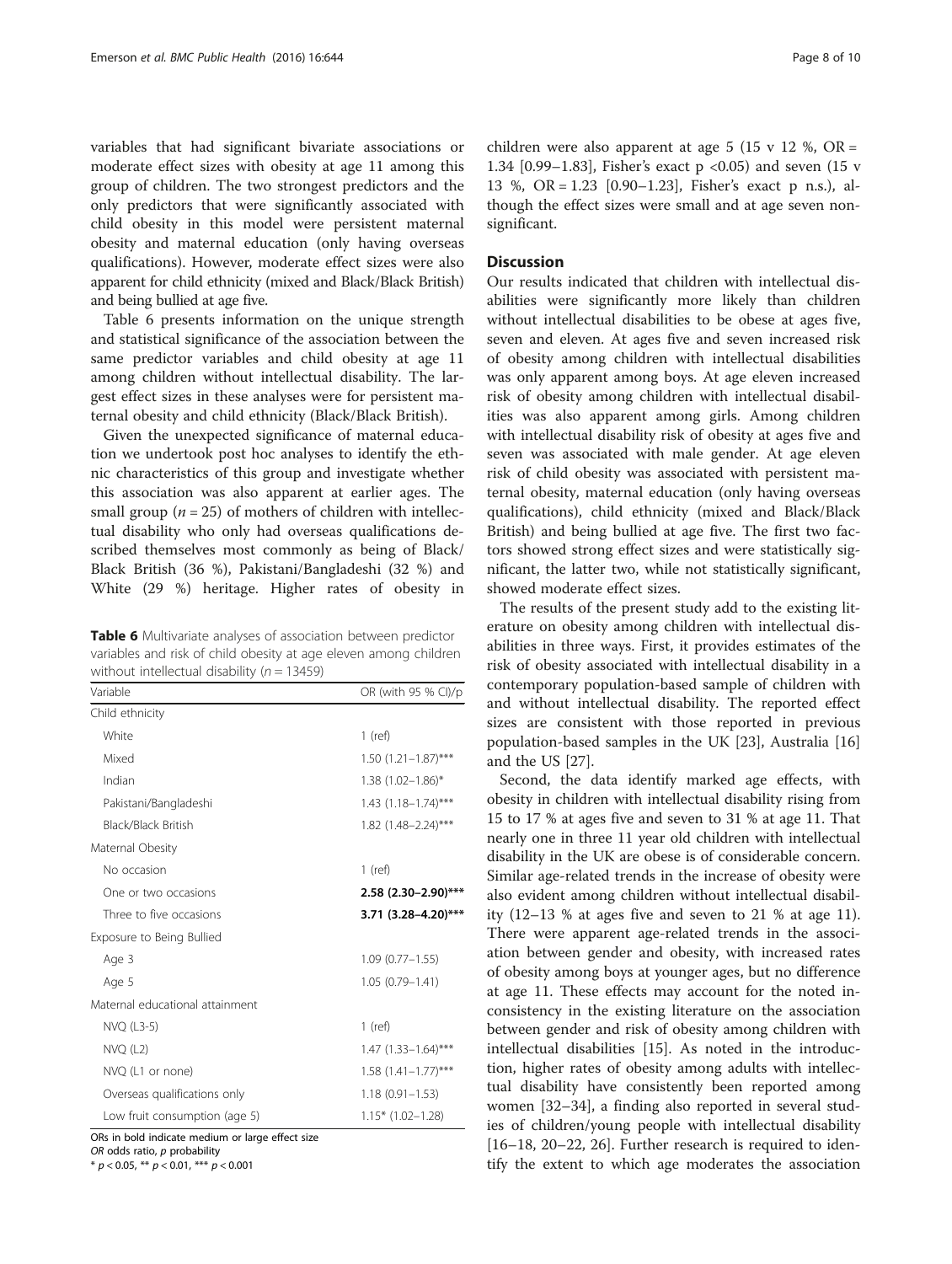<span id="page-8-0"></span>between gender and obesity among people with intellectual disabilities.

Finally, this is, to our knowledge, the first study to identify an association between child ethnicity, maternal migrant status and exposure to bullying and obesity among children with intellectual disability. The latter is consistent with research in the general population on the association between exposure to violence in childhood and subsequent obesity [[62](#page-9-0)] and the findings of the small number of studies that have investigated the association between exposure to bullying in childhood and later obesity [\[63](#page-9-0)–[65](#page-9-0)].

However, as in all studies, there are limitations that need to be taken into account when considering these findings. First, while having access to a large, longitudinal dataset is an asset, datasets (such as the MCS) that are designed for multiple purposes commonly utilise abbreviated forms of measures such as the abbreviated scales of cognitive functioning (rather than complete IQ tests) used in the MCS. Second, while the overall sample was relatively large, it was of insufficient size to examine the extent to which our results generalized to children with severe intellectual disability. It is important, therefore, to keep in mind, therefore, that our results regarding intellectual disability primarily relate children with mild or moderate intellectual disability.

Nevertheless, our results are consistent with previous population-based studies in indicating that children with intellectual disability, at least in high-income countries, are a high-risk group for the development of obesity accounting for 5–6 % of all obese children. Interventions to reduce the prevalence and inequities in the distribution of child obesity will need to take account of the specific situation of this 'high risk' group of children.

#### Abbreviations

ADHD, attention deficit hyperactivity disorder; BAS, British Ability Scales; BMI, body mass index; GCSE, General Certificate of Secondary Education; IQ, intelligence quotient; MCS, Millennium Cohort Study; NFER, National Foundation for Educational Research; NVQ, National Vocational Qualifications; OECD, Organisation for Economic Co-operation and Development; OR, odds ratio; TV, television; UCL, University College London; UK, United Kingdom

#### Acknowledgements

We are grateful to The Centre for Longitudinal Studies, UCL Institute of Education for the use of MCS data and to the UK Data Archive and UK Data Service for making them available. However, they bear no responsibility for the analysis or interpretation of these data.

#### Funding

The research was undertaken as part of the intellectual disabilities workstream of Public Health England. However, the views expressed are those of the authors and should not be taken to necessarily represent the views of Public Health England.

#### Availability of data and materials

MCS data are managed by the Centre for Longitudinal Studies at the University of London ([www.cls.ioe.ac.uk/](http://www.cls.ioe.ac.uk/)) and are available to researchers registered with the Economic and Social Data Service ([www.esds.ac.uk](http://www.esds.ac.uk/)) through its data archive [\(www.data-archive.ac.uk](http://www.data-archive.ac.uk/)).

#### Authors' contributions

EE conceived of the study, performed the statistical analysis and led on the drafting of the manuscript. CH, JR and SB participated in the design of the study and drafting of the manuscript. All authors read and approved the final manuscript.

#### Competing interests

The authors declare that they have no competing interests.

#### Consent to publication

Not applicable.

#### Ethics approval and consent to participate

Ethical approval for the MCS was granted by: the South-West Multi-Centre Research Ethics Committee (England) for MCS1 (MREC/01/6/19); the London Multi-Centre Research Ethics Committee for MCS2 (MREC/03/2/022) and MCS3 (REC Reference No. 05/MRE02/46); the Northern and Yorkshire Multi-Centre Research Ethics Committee of the NHS for MCS4 (REC Reference No. 07/MRE03/32); the Yorkshire and Humber Research Ethics Committee for MCS5 (Ref:11/YH/0203).

#### Received: 18 November 2015 Accepted: 14 July 2016 Published online: 27 July 2016

#### References

- 1. World Health Organization. Population-based approaches to childhood obesity prevention. Geneva: World Health Organization; 2012.
- 2. World Health Organization. Interim Report of the Commission on Ending Childhood Obesity. Geneva: World Health Organization; 2015.
- 3. Lobstein T, Baur L, Uauy R. Obesity in children and young people: A crisis in public health. Obes Rev. 2004;5:S4–104.
- 4. Public Health England. From evidence into action: opportunities to protect and improve the nation's health. London: Public Health England; 2014.
- 5. England NHS. Five Year Forward View. London: NHS England; 2014.
- 6. Healthy People 2020: Nutrition and Weight Status [[http://www.](http://www.healthypeople.gov/2020/topics-objectives/topic/nutrition-and-weight-status) [healthypeople.gov/2020/topics-objectives/topic/nutrition-and-weight-status\]](http://www.healthypeople.gov/2020/topics-objectives/topic/nutrition-and-weight-status). Accessed 19 July 2016.
- 7. Australian Government Preventative Health Task Force. Australia: The Healthiest Country by 2020. Technical Report 1: Obesity in Australia: a need for urgent action. Canberra: Australian Government; 2020.
- 8. World Health Organization. Rio Political Declaration on Social Determinants of Health. Geneva: World Health Organization; 2011. http://www.who.int/ sdhconference/declaration/en/.
- 9. World Health Organization. ICD-10 Guide for Mental Retardation. Geneva: World Health Organization; 1996.
- 10. Maulik PK, Mascarenhas MN, Mathers CD, Dua T, Saxena S. Prevalence of intellectual disability: A meta-analysis of population-based studies. Res Dev Disabil. 2011;32:419–36.
- 11. Hatton C, Emerson E, Glover G, Robertson J, Baines S, Christie A. People with Learning Disabilities in England 2013. London: Public Health England; 2014.
- 12. Ells L, Lang R, Shield J, Wilkinson J, Lidstone J, Coulton S, Summerbell C. Obesity and disability – a short review. Obes Rev. 2006;7:341–5.
- 13. McGillivray J, McVilly K, Skouteris H, Boganin C. Parental Factors Associated With Obesity In Children With Disability: A Systematic Review. Obes Rev. 2013;14(7):541–54.
- 14. Public Health England. Obesity and Disability: Children and Young People. London: Public Health England; 2014.
- 15. Maiano C. Prevalence and risk factors of overweight and obesity among children and adolescents with intellectual disabilities. Obes Rev. 2011;12: 189–97.
- 16. Emerson E, Robertson J. Obesity in young Australian children with intellectual disabilities or borderline intellectual functioning. Int J Pediatr Obes. 2010;5:320–6.
- 17. De S, Small J, Baur L. Overweight and obesity among children with developmental disabilities. J Intellect Dev Disabil. 2008;33:43–7.
- 18. Begarie J, Maiano C, Leconte P, Ninot G. The prevalence and determinants of overweight and obesity among French youths and adults with intellectual disabilities attending special education schools. Res Dev Disabil. 2013;34:1417–25.
- 19. Salaun L, Berthouze-Aranda SE. Obesity in school children with intellectual disabilitiesc in France. J Appl Res Intellect Disabil. 2011;24:333–40.